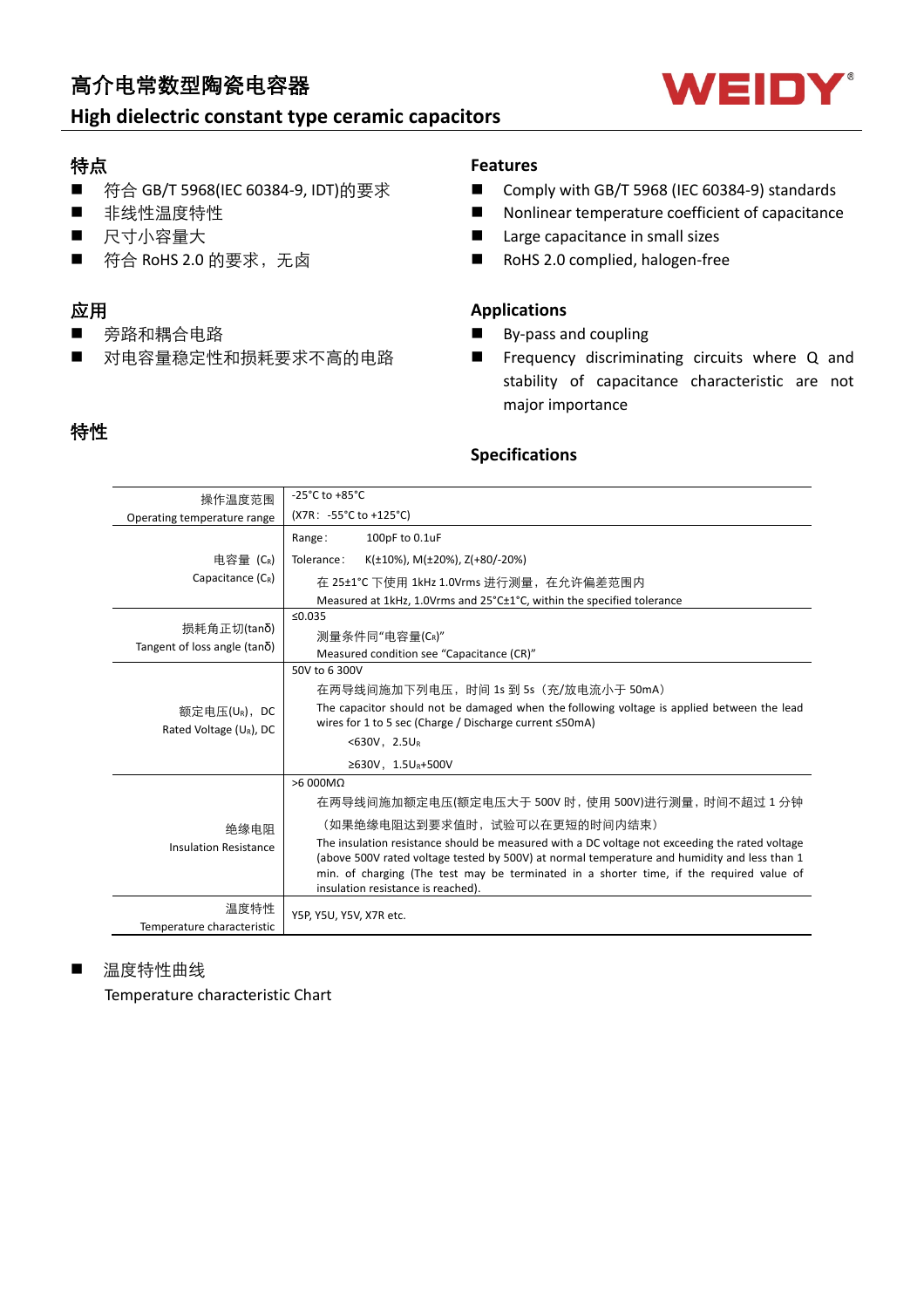

WEIDY®

# 高介电常数型陶瓷电容器

# **High dielectric constant type ceramic capacitors**



## **Capacitance and Dimension Chart**

| 额定电压, VDC<br>Rated Voltage, VDC  |        | 50/100                         |              |              |                              |                   | 500          |                            |                              |             |              | 1000               |                         |                    | 2000 / 3000      |             |           |               | 4000        |               |           |           | 6000         |                             |  |
|----------------------------------|--------|--------------------------------|--------------|--------------|------------------------------|-------------------|--------------|----------------------------|------------------------------|-------------|--------------|--------------------|-------------------------|--------------------|------------------|-------------|-----------|---------------|-------------|---------------|-----------|-----------|--------------|-----------------------------|--|
| 温度特性<br>T. C.<br>容量<br>Cap. (pF) | Y5P    | X7R                            | Y5U          | Y5V          | Y5P                          | X7R               | Y5U          | Y5V                        | Y5P                          | X7R         | Y5U          | Y5V                | Y5P                     | X7R                | Y5U              | Y5V         | Y5P       | X7R           | Y5U         | Y5V           | Y5P       | X7R       | Y5U          | Y5V                         |  |
| 100<br>120                       |        |                                |              |              |                              |                   |              |                            | $\mathsf{C}$<br>C            |             |              |                    | D<br>D                  | D<br>D             |                  |             | D<br>D    | D<br>D        |             |               | D<br>D    | D<br>D    |              |                             |  |
| 150                              |        |                                |              |              | $\mathsf{C}$<br>$\mathsf{C}$ |                   |              |                            | $\mathsf{C}$<br>$\mathsf{C}$ |             |              |                    | D                       | D                  |                  |             | D         | D<br>D        |             |               | D         | D         |              |                             |  |
| 180                              |        |                                |              |              |                              |                   |              |                            |                              |             |              |                    | D                       | D                  |                  |             | D         |               |             |               | D         | D         |              |                             |  |
| 220                              | B      | $\, {\bf B} \,$                |              |              | $\mathsf{C}$                 | C                 |              |                            | $\mathsf{C}$                 |             |              |                    | D                       | D                  |                  |             | D         | D             |             |               | D         | D         |              |                             |  |
| 270                              | B      | B                              |              |              | $\mathsf{C}$                 | $\mathsf{C}$<br>C |              |                            | $\mathsf{C}$                 |             |              |                    | D                       | D                  |                  |             | D         | D             |             |               | D         | D         |              |                             |  |
| 330<br>390                       | B<br>B | $\, {\bf B} \,$<br>$\mathsf B$ |              |              | $\mathsf{C}$<br>$\mathsf{C}$ | $\mathsf C$       |              |                            | C<br>$\mathsf{C}$            |             |              |                    | D<br>D                  | D<br>D             |                  |             | D<br>D    | D<br>D        |             |               | D<br>F    | D<br>F    |              |                             |  |
| 470                              | B      | B                              |              |              | $\mathsf{C}$                 | $\mathsf{C}$      |              |                            | $\mathsf{C}$                 |             |              |                    | D                       | D                  |                  |             | E         | E             |             |               | F         | F         | D            |                             |  |
| 560                              | B      | B                              |              |              | $\mathsf{C}$                 | $\mathsf C$       |              |                            | С                            | D           |              |                    | F                       | F                  |                  |             | F         | F             |             |               | G         | G         | D            |                             |  |
| 680                              | B      | $\mathsf B$                    |              |              | $\mathsf{C}$                 | $\mathsf C$       |              |                            | $\mathsf{C}$                 | D           |              |                    | G                       | F                  |                  |             | G         | ${\mathsf G}$ |             |               | H         | H         | Ε            |                             |  |
| 820                              | B      | $\sf{B}$                       |              |              | $\mathsf{C}$                 | $\mathsf C$       |              |                            | D                            | D           |              |                    | G                       | G                  |                  |             | H         | H             |             |               | ī         |           | F            |                             |  |
| 1 0 0 0                          | B      | $\sf{B}$                       |              |              | $\mathsf{C}$                 | $\mathsf{C}$      | $\mathsf{C}$ |                            | D                            | D           | $\mathsf{C}$ | $\mathsf C$        | G                       | G                  | D                | D           | т         | J.            | $\mathsf E$ | E             | K         | K.        | F            | D                           |  |
| 1 200                            | B      | B                              |              |              | E                            | D                 | $\mathsf{C}$ |                            | F                            | F           | $\mathsf{C}$ | $\mathsf{C}$       | т                       | ٠                  | Ε                | D           | К         | K             | F           | Ε             | L         |           | H            | F                           |  |
| 1500                             | B      | $\sf{B}$                       |              |              | E                            | Ε                 | $\mathsf{C}$ |                            | F                            | F           | D            | $\mathsf C$        | T                       |                    | F                | D           | L         | L             | G           | Ε             | M         | M         | H            | F                           |  |
| 1800                             | C      | $\mathsf C$                    |              |              | ${\mathsf G}$                | F                 | $\mathsf{C}$ |                            | T                            | Ĵ.          | D            | $\mathsf C$        | K                       | J                  | H                | $\mathsf D$ | M         | M             | H           | F             | ${\sf N}$ | N         | K            | G                           |  |
| 2 2 0 0                          | C      | $\mathsf C$                    | В            |              | G                            | н                 | $\mathsf{C}$ | $\mathsf{C}$               | т                            | Ĵ           | D            | $\mathsf C$        | L.                      | K                  | H                | $\mathsf D$ | ${\sf N}$ | ${\sf N}$     |             | ${\mathsf G}$ | ${\sf N}$ | ${\sf N}$ | L            |                             |  |
| 2700                             | E      | E                              | B            |              | G                            | н                 | E            | $\mathsf C$<br>$\mathsf C$ | L                            | K           | F            | $\mathsf C$        | ${\sf N}$               | L                  | т                | F           |           |               | К           | H             |           |           | L            | Г                           |  |
| 3 3 0 0<br>3 900                 | E<br>F | E<br>F                         | B<br>B       |              | Ш<br>Т                       | K<br>K            | E<br>E       | E                          | L.<br>${\sf N}$              | K<br>Ĺ      | F<br>G       | D<br>${\mathsf G}$ | $\circ$<br>$\mathsf{o}$ | $\circ$<br>$\circ$ | J<br>$\mathsf K$ | G<br>н      |           |               | К<br>L      | ı<br>J        |           |           | N<br>$\circ$ | $\mathsf K$<br>$\mathsf{L}$ |  |
| 4700                             | G      | G                              | B            | $\mathsf B$  | $\mathsf K$                  | K                 | G            | $\mathsf{E}% _{T}$         | $\mathsf{N}\xspace$          | ${\sf N}$   | T            | ${\mathsf G}$      | $\alpha$                | $\circ$            | K                | Ĵ           |           |               | L           | K             |           |           | $\mathsf{o}$ | ${\sf N}$                   |  |
| 5 600                            | н      | н                              | $\mathsf{C}$ | B            | L                            | L                 | Н            | Ε                          | $\mathbf O$                  | $\mathsf O$ | К            | G                  | $\sf S$                 |                    | L                | K           |           |               | $\mathbf O$ | K             |           |           |              | $\mathsf{N}$                |  |
| 6800                             | J      |                                | D            | $\, {\bf B}$ | M                            | M                 | н            | G                          | P                            | $\circ$     | К            | п                  | $\mathsf{S}$            |                    | N                | $\mathsf K$ |           |               | $\circ$     | L             |           |           |              | $\circ$                     |  |
| 8 2 0 0                          | L      |                                | E            | $\mathsf C$  | ${\sf N}$                    | $\mathsf{N}$      | K            | 1                          | $\sf S$                      | $\sf S$     | ${\sf N}$    | K                  | $\sf S$                 |                    | $\circ$          | ${\sf N}$   |           |               | $\sf P$     | $\mathsf{N}$  |           |           |              | $\mathsf{S}$                |  |
| 10 000                           | Ĺ.     | L                              | E            | $\mathsf{C}$ | ${\sf N}$                    | ${\sf N}$         | K            | T                          | $\mathsf S$                  | $\mathsf S$ | ${\sf N}$    | L                  | $\sf S$                 |                    | $\mathsf{o}$     | $\mathsf O$ |           |               | $\mathsf Q$ | $\circ$       |           |           |              | $\bar{\mathsf{s}}$          |  |
| 15 000                           |        |                                |              | G            |                              |                   | $\mathsf{N}$ | ${\sf N}$                  |                              |             | Q            | $\mathsf{N}$       |                         |                    |                  | $\circ$     |           |               |             | P             |           |           |              |                             |  |
| 22 000                           |        |                                |              | J            |                              |                   | $\circ$      | N                          |                              |             | $\mathsf Q$  | $\circ$            |                         |                    |                  | $\sf S$     |           |               |             |               |           |           |              |                             |  |
| 33 000                           |        |                                |              |              |                              |                   | ${\sf R}$    | $\mathsf O$                |                              |             |              | $\mathsf Q$        |                         |                    |                  |             |           |               |             |               |           |           |              |                             |  |
|                                  |        |                                |              |              |                              |                   |              |                            |                              |             |              |                    |                         |                    |                  |             |           |               |             |               |           |           |              |                             |  |